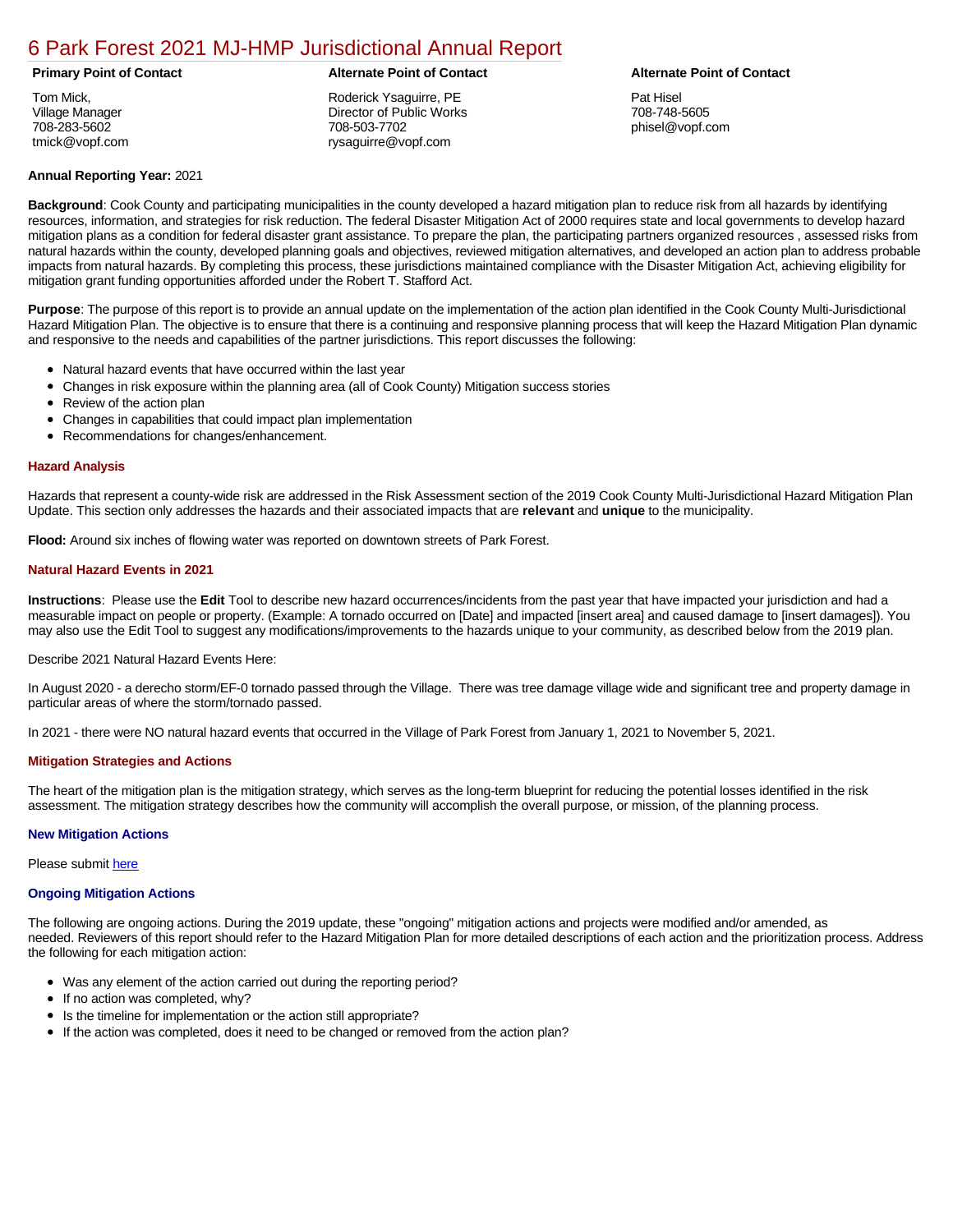| TABLE: HAZARD MITIGATION ACTION PLAN MATRIX                                                                                                                                              |                                                                                                                                                                           |             |                                                                                                                                                                                 |                                                                                                         |                           |                                                                                                                           |                                            |                                                                                                                                                   |
|------------------------------------------------------------------------------------------------------------------------------------------------------------------------------------------|---------------------------------------------------------------------------------------------------------------------------------------------------------------------------|-------------|---------------------------------------------------------------------------------------------------------------------------------------------------------------------------------|---------------------------------------------------------------------------------------------------------|---------------------------|---------------------------------------------------------------------------------------------------------------------------|--------------------------------------------|---------------------------------------------------------------------------------------------------------------------------------------------------|
|                                                                                                                                                                                          | <b>Completion status legend:</b><br>$O =$ Action Ongoing toward Completion<br>$N = New$<br>$R =$ Want Removed from Annex $X =$ No Action Taken<br>$C = Project Completed$ |             |                                                                                                                                                                                 |                                                                                                         |                           |                                                                                                                           |                                            |                                                                                                                                                   |
| 2021 Status                                                                                                                                                                              | 2020 Status                                                                                                                                                               | 2019 Status | <b>Hazards</b><br><b>Mitigated</b>                                                                                                                                              | <b>Objectives</b><br>Met                                                                                | Lead<br><b>Agencies</b>   | <b>Estimated Cost</b>                                                                                                     | Sources of<br><b>Funding</b>               | <b>Timeline/Projected</b><br><b>Completion Date</b><br>(a)                                                                                        |
|                                                                                                                                                                                          |                                                                                                                                                                           |             |                                                                                                                                                                                 | Action P1.1—Enhance stormwater infrastructure and conduct capacity assessment.                          |                           |                                                                                                                           |                                            |                                                                                                                                                   |
| <b>Status Description:</b>                                                                                                                                                               |                                                                                                                                                                           |             |                                                                                                                                                                                 |                                                                                                         |                           |                                                                                                                           |                                            |                                                                                                                                                   |
| $\circ$                                                                                                                                                                                  | Local funds<br>have been<br>identified.                                                                                                                                   | <b>New</b>  | Flood                                                                                                                                                                           | 1,2,3,4,10,12                                                                                           | <b>DPW</b>                | \$250,000;High                                                                                                            | No local<br>funding has<br>been identified | 12 months post<br>award                                                                                                                           |
| area of Village.                                                                                                                                                                         |                                                                                                                                                                           |             |                                                                                                                                                                                 |                                                                                                         |                           |                                                                                                                           |                                            | Action P1.2-Entered into an engineering services agreement with a consultant to design storm water management improvements in Thorn Creek Estates |
| <b>Status Description:</b>                                                                                                                                                               |                                                                                                                                                                           |             |                                                                                                                                                                                 |                                                                                                         |                           |                                                                                                                           |                                            |                                                                                                                                                   |
| O - Final<br>construction<br>plans were<br>completed. Bid<br>Opening is<br>scheduled for<br>Nov. 16, 2021                                                                                | <b>New</b>                                                                                                                                                                |             | Flood                                                                                                                                                                           |                                                                                                         | Village of Park<br>Forest | \$29,084                                                                                                                  | Local Funds                                | This Phase of project<br>will be completed<br>upon contract award.                                                                                |
|                                                                                                                                                                                          |                                                                                                                                                                           |             |                                                                                                                                                                                 |                                                                                                         |                           | Action P1.3-Replaced some storm sewer infrastructure along Winona St and added storm sewer infrastructure along Birch St. |                                            |                                                                                                                                                   |
| <b>Status Description:</b>                                                                                                                                                               |                                                                                                                                                                           |             |                                                                                                                                                                                 |                                                                                                         |                           |                                                                                                                           |                                            |                                                                                                                                                   |
| N                                                                                                                                                                                        |                                                                                                                                                                           |             | Flood                                                                                                                                                                           |                                                                                                         | Village of Park<br>Forest | \$116,775                                                                                                                 | <b>Local Funds</b>                         | 2019                                                                                                                                              |
|                                                                                                                                                                                          |                                                                                                                                                                           |             |                                                                                                                                                                                 | Action P1.4—Construction of storm water management improvements in Thorn Creek Estates area of Village. |                           |                                                                                                                           |                                            |                                                                                                                                                   |
| <b>Status Description:</b>                                                                                                                                                               |                                                                                                                                                                           |             |                                                                                                                                                                                 |                                                                                                         |                           |                                                                                                                           |                                            |                                                                                                                                                   |
| N                                                                                                                                                                                        |                                                                                                                                                                           |             | Flood                                                                                                                                                                           | 3                                                                                                       | Village of Park<br>Forest | \$319,000                                                                                                                 | <b>Local Funds</b>                         | 2022                                                                                                                                              |
|                                                                                                                                                                                          |                                                                                                                                                                           |             |                                                                                                                                                                                 | Action P1.5-Purchase equipment that can aid in natural hazard response and/or mitigation.               |                           |                                                                                                                           |                                            |                                                                                                                                                   |
| <b>Status Description:</b>                                                                                                                                                               |                                                                                                                                                                           |             |                                                                                                                                                                                 |                                                                                                         |                           |                                                                                                                           |                                            |                                                                                                                                                   |
| N                                                                                                                                                                                        |                                                                                                                                                                           |             | Flood.<br>Lightning, High<br>Wind, Snow,<br>Blizzard, Ice<br>Storms.<br>Tornado,<br>Epidemic /<br>Pandemic,<br>Widespread<br>Power Outage,<br>Hazardous<br>Material<br>Incident | 2, 3                                                                                                    | Village of Park<br>Forest | Varies                                                                                                                    | Local and<br><b>Grant Funds</b>            | Ongoing                                                                                                                                           |
|                                                                                                                                                                                          | Action P1.6—Make storm water management improvements (as needed) in conjunction with road improvement projects.                                                           |             |                                                                                                                                                                                 |                                                                                                         |                           |                                                                                                                           |                                            |                                                                                                                                                   |
| <b>Status Description:</b>                                                                                                                                                               |                                                                                                                                                                           |             |                                                                                                                                                                                 |                                                                                                         |                           |                                                                                                                           |                                            |                                                                                                                                                   |
| N                                                                                                                                                                                        | $\overline{a}$                                                                                                                                                            |             | Flood                                                                                                                                                                           | 2, 3                                                                                                    | Village of Park<br>Forest | Varies                                                                                                                    | Local and<br><b>Grant Funding</b>          | Ongoing                                                                                                                                           |
| (a) Ongoing indicates continuation of an action that is already in place. Short-term indicates implementation within five years. Long-term indicates<br>implementation after five years. |                                                                                                                                                                           |             |                                                                                                                                                                                 |                                                                                                         |                           |                                                                                                                           |                                            |                                                                                                                                                   |

**Mitigation Success Stories:** Examples of mitigation success stories include, but are not limited to: received a Grant, completed a major mitigation project, etc.

Public Works completed Action P1.3. The intention is to improve local storm water management, drainage, and conveyance along public streets. Public Works completed Design Engineering for Action P1.2 and is planning for a bid opening on Nov. 16, 2021. Construction is expected to begin and be completed in 2022. The village purchased 3 UV blue lights to help combat COVID 19. The UV lamps were used in village ambulances and office spaces. The Fire Dept. purchased a zodiac boat and ice rescue suits for water rescues. The Fire Dept. purchased a 4X4 ambulance which enables response through various terrain. Public Works replaced and added storm sewer infrastructure along Well St. The intention is to improve local storm sewer water management, drainage, and conveyance along public streets.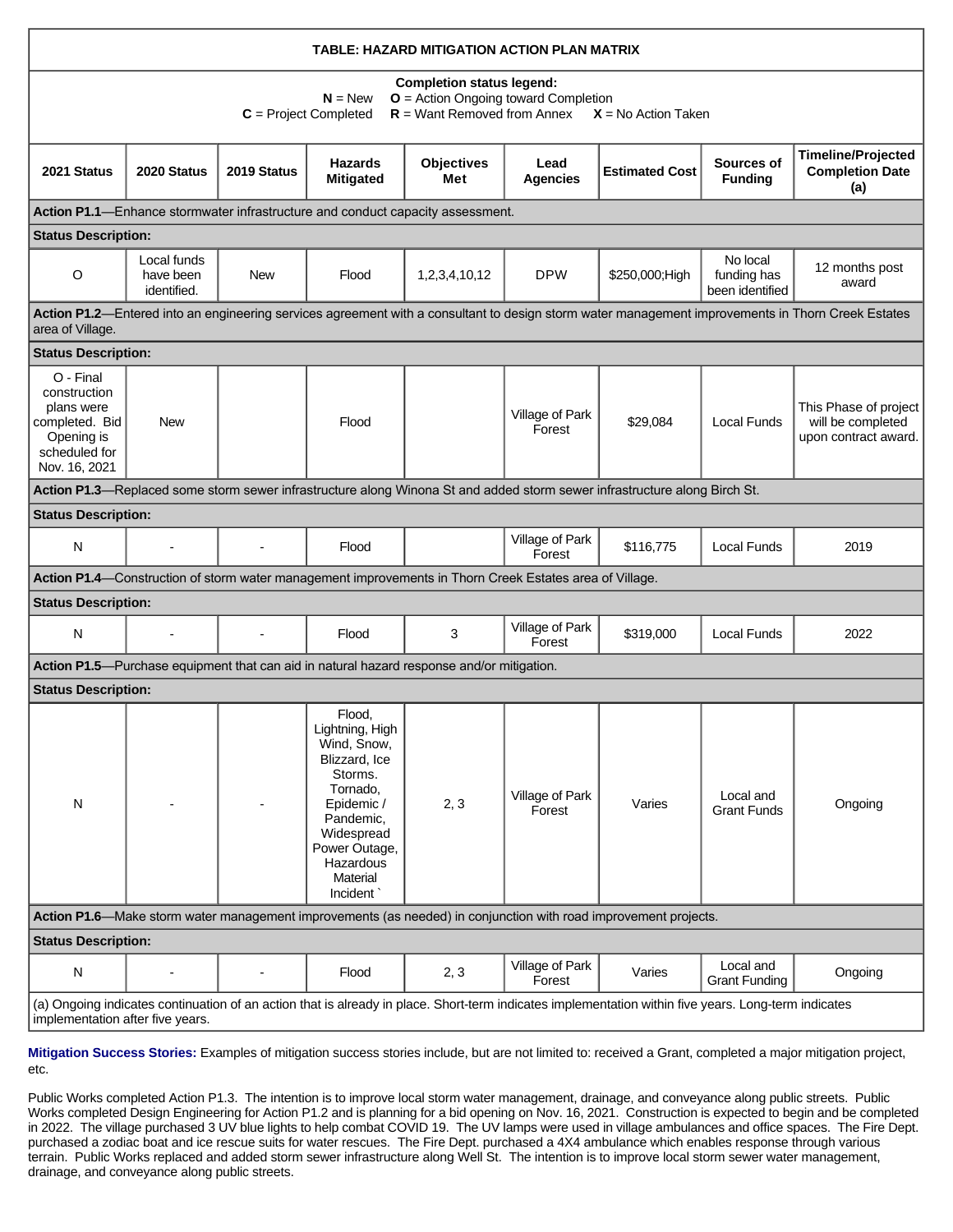Future Needs: Examples of future needs include, but are not limited to: receiving training to better understand the mitigation grant application process, studies that may be needed to better understand hazards/risks, etc.

Future needs include additional funding and grants to continue to complete storm water management projects.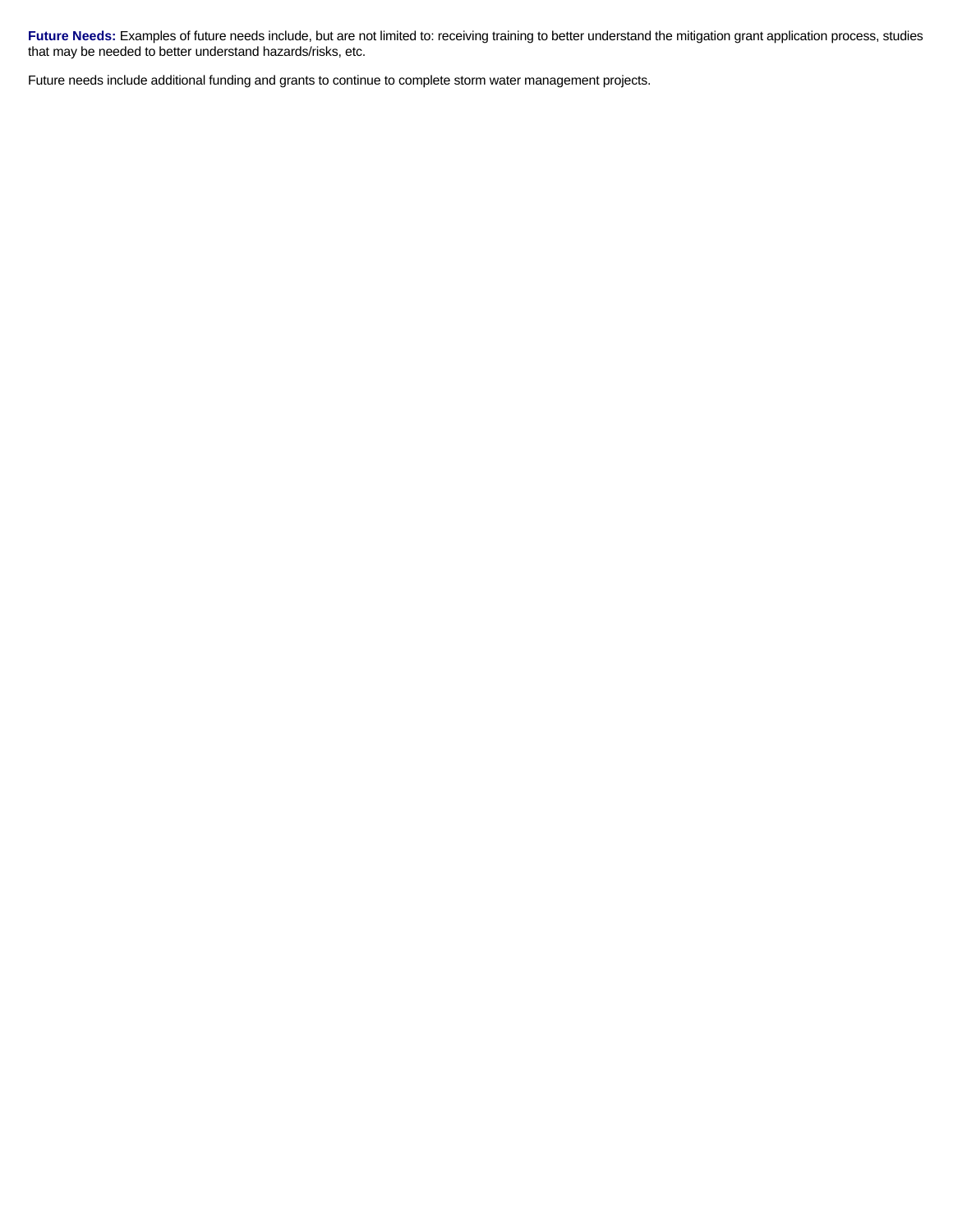## [6.1 Action P1.4](https://parkforest.isc-cemp.com/Cemp/Details?id=8334906)

| <b>Mitigation Action</b>                                | Construction of storm water management improvements in Thorn Creek Estates area of Village.                                                     |  |  |
|---------------------------------------------------------|-------------------------------------------------------------------------------------------------------------------------------------------------|--|--|
| Year Initiated                                          | 2021                                                                                                                                            |  |  |
| <b>Applicable Jurisdiction</b>                          | Village of Park Forest                                                                                                                          |  |  |
| <b>Lead Agency/Organization</b>                         | Village of Park Forest                                                                                                                          |  |  |
| <b>Supporting Agencies/Organizations</b>                |                                                                                                                                                 |  |  |
| Applicable Goal                                         | Protect public services and critical facilities, including infrastructure, from loss of use during natural<br>٠<br>hazard events.               |  |  |
| <b>Potential Funding Source</b>                         | Local funds                                                                                                                                     |  |  |
| <b>Estimated Cost</b>                                   | \$319,000                                                                                                                                       |  |  |
| <b>Benefits (loss avoided)</b>                          | Improve stormwater conveyance and improve structural integrity of storm sewer to avoid flooding in this<br>larea.                               |  |  |
| <b>Projected Completion Date</b>                        | 2022                                                                                                                                            |  |  |
| Priority and Level of Importance (Low,<br>Medium, High) | High Priority                                                                                                                                   |  |  |
| Benefit Analysis (Low, Medium, High)                    | High—Project will provide an immediate reduction of risk exposure for life and property.                                                        |  |  |
| Cost Analysis (Low, Medium, High)                       | $\parallel$ Low—The project could be funded under the existing budget. The project is part of or can be part of an<br>ongoing existing program. |  |  |
| <b>Actual Completion Date</b>                           |                                                                                                                                                 |  |  |

**Action/Implementation Plan and Project Description:** 

**Recommended Mitigation Action/Implementation Plan and Project Description**

An original, 36 inch storm sewer that drains a nearby forest preserve will have an additional 48 inch storm sewer pipe installed. This improvement will continue to convey forest preserve run off/flow through an adjacent subdivision to Thorn Creek.

| <b>Mitigation Action and Project Maintenance</b> |               |                 |
|--------------------------------------------------|---------------|-----------------|
| Year                                             | <b>Status</b> | <b>Comments</b> |
| 2019                                             |               |                 |
| 2020                                             |               |                 |
| 2021                                             | <b>New</b>    |                 |
| 2022                                             |               |                 |
| 2023                                             |               |                 |

| <b>Mitigated Hazards</b> |                                                |  |
|--------------------------|------------------------------------------------|--|
|                          | All Hazards                                    |  |
|                          | Dam/Levee Failure                              |  |
|                          | Drought                                        |  |
|                          | Earthquake                                     |  |
| X                        | Flood                                          |  |
|                          | Extreme Heat                                   |  |
|                          | Lightning                                      |  |
|                          | Hail                                           |  |
|                          | ⊩Fog                                           |  |
|                          | High Wind                                      |  |
|                          | Snow                                           |  |
|                          | Blizzard                                       |  |
|                          | Extreme Cold                                   |  |
|                          | Ice Storms                                     |  |
|                          | Tornado                                        |  |
|                          | Epidemic or pandemic                           |  |
|                          | Nuclear Power Plant Incident                   |  |
|                          | Widespread Power Outage                        |  |
|                          | Coastal Erosion                                |  |
|                          | Secondary Impacts from Mass Influx of Evacuees |  |
|                          | Hazardous Materials Incident                   |  |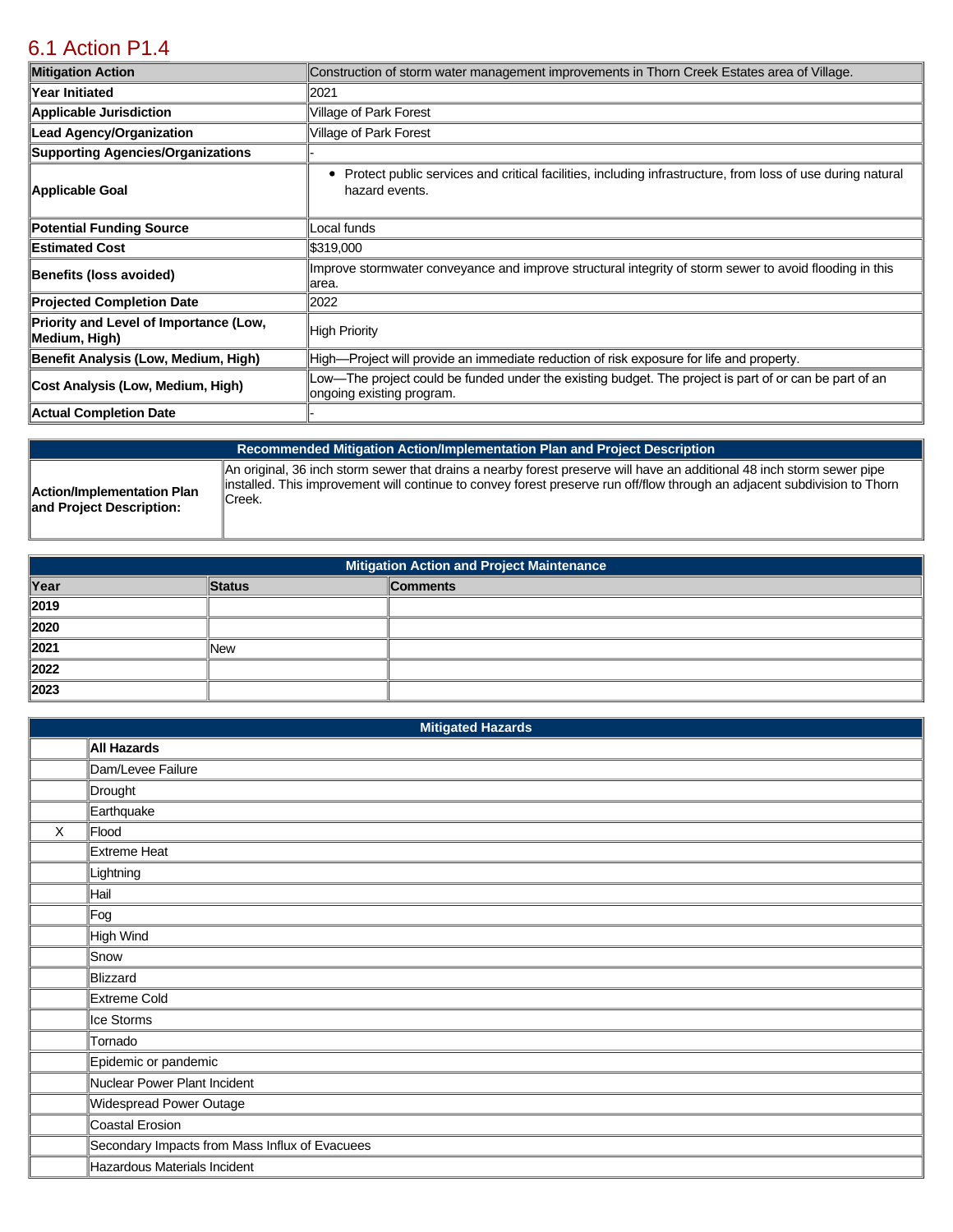## [6.2 Action P1.5](https://parkforest.isc-cemp.com/Cemp/Details?id=8334907)

| <b>Mitigation Action</b>                                | Purchase equipment that can aid in natural hazard response and/or mitigation.                                                                                                                                                                               |  |
|---------------------------------------------------------|-------------------------------------------------------------------------------------------------------------------------------------------------------------------------------------------------------------------------------------------------------------|--|
| Year Initiated                                          | 2021                                                                                                                                                                                                                                                        |  |
| <b>Applicable Jurisdiction</b>                          | Village of Park Forest                                                                                                                                                                                                                                      |  |
| <b>Lead Agency/Organization</b>                         | Village of Park Forest                                                                                                                                                                                                                                      |  |
| <b>Supporting Agencies/Organizations</b>                |                                                                                                                                                                                                                                                             |  |
| Applicable Goal                                         | Protect the lives, health, safety, and property of the citizens of Cook County from the impacts of<br>٠<br>natural hazards.<br>Protect public services and critical facilities, including infrastructure, from loss of use during natural<br>hazard events. |  |
| <b>Potential Funding Source</b>                         | Local and Grant funds                                                                                                                                                                                                                                       |  |
| <b>Estimated Cost</b>                                   | Varies                                                                                                                                                                                                                                                      |  |
| <b>Benefits (loss avoided)</b>                          | Proper equipment and tools will help in responding to and/or mitigating natural hazards or diasters.                                                                                                                                                        |  |
| <b>Projected Completion Date</b>                        | Ongoing                                                                                                                                                                                                                                                     |  |
| Priority and Level of Importance (Low,<br>Medium, High) | <b>High Priority</b>                                                                                                                                                                                                                                        |  |
| Benefit Analysis (Low, Medium, High)                    | Low—Long-term benefits of the project are difficult to quantify in the short term.                                                                                                                                                                          |  |
| Cost Analysis (Low, Medium, High)                       | Low—The project could be funded under the existing budget. The project is part of or can be part of an<br>ongoing existing program.                                                                                                                         |  |
| <b>Actual Completion Date</b>                           |                                                                                                                                                                                                                                                             |  |

**Recommended Mitigation Action/Implementation Plan and Project Description Action/Implementation Plan and Project Description:**  The Village routinely replaces and/or purchases vehicles, equipment and tools. Vehicle and equipment purchases are part to the Village's ongoing 5 year Capital Plan. Vehicles, equipment and tools will aid in performing hazard mitigation work and/or responding to natural hazards.

| <b>Mitigation Action and Project Maintenance</b> |               |                 |
|--------------------------------------------------|---------------|-----------------|
| Year                                             | <b>Status</b> | <b>Comments</b> |
| 2019                                             |               |                 |
| 2020                                             |               |                 |
| 2021                                             | <b>New</b>    |                 |
| 2022                                             |               |                 |
| 2023                                             |               |                 |

|          | <b>Mitigated Hazards</b>                       |  |  |
|----------|------------------------------------------------|--|--|
|          | All Hazards                                    |  |  |
|          | Dam/Levee Failure                              |  |  |
|          | Drought                                        |  |  |
|          | Earthquake                                     |  |  |
| $\times$ | Flood                                          |  |  |
|          | Extreme Heat                                   |  |  |
| X        | Lightning                                      |  |  |
|          | Hail                                           |  |  |
|          | ∥Fog                                           |  |  |
| X        | High Wind                                      |  |  |
| X        | Snow                                           |  |  |
| X        | Blizzard                                       |  |  |
|          | Extreme Cold                                   |  |  |
| X        | Ice Storms                                     |  |  |
| X        | Tornado                                        |  |  |
| X        | Epidemic or pandemic                           |  |  |
|          | Nuclear Power Plant Incident                   |  |  |
| X        | Widespread Power Outage                        |  |  |
|          | Coastal Erosion                                |  |  |
|          | Secondary Impacts from Mass Influx of Evacuees |  |  |
| X        | Hazardous Materials Incident                   |  |  |